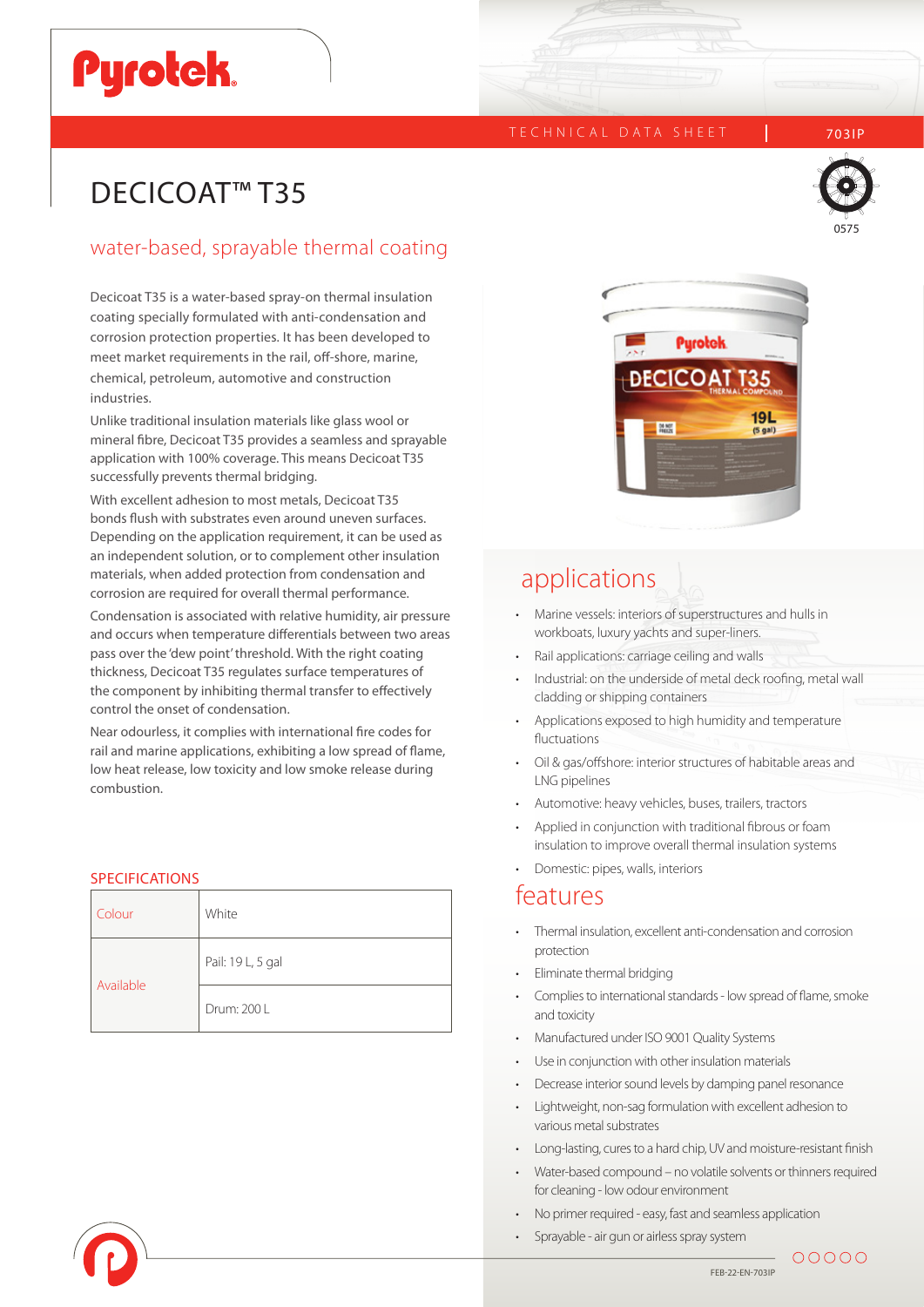# Pyrotek.

### TECHNICAL DATA SHEET 703IP

### PRODUCT SPECIFICATIONS

| Colour | <b>UOM</b>       | Weight                                                                     | Consumption for 1 mm<br>(0.04 in) DFT. Includes<br>allowance for up to 10%<br>material shrinkage | Service temp range<br>(max short term)  | Application guidance                                     |
|--------|------------------|----------------------------------------------------------------------------|--------------------------------------------------------------------------------------------------|-----------------------------------------|----------------------------------------------------------|
| White  | 191<br>$(5$ gal) | $0.39$ kg/m <sup>2</sup> /mm DFT<br>$(0.08 \text{ lb/ft}^2/\text{mm DFT})$ | 1.1 L/m <sup>2</sup> (0.027 gal/ft <sup>2</sup> )                                                | -40 °C to 120 °C<br>(-40 °F to -248 °F) | Minimum recommended application:<br>0.5 mm DFT           |
|        | pail             |                                                                            |                                                                                                  |                                         | General purpose installation:<br>2 mm DFT                |
|        | 2001<br>drum     |                                                                            |                                                                                                  |                                         | Other thicknesses as per<br>specification or requirement |

*To achieve a desired dry film thickness, provision for material shrinkage of up to 10% on average should be included when applying a wet coating.* 

*Storage: Store between 10 °C to 45 °C (50 °F to 113 °F).* 

*Shelf Life: 24 months from receiving goods (stored under recommended conditions).*

### MATERIAL PROPERTIES

| Test method                                                                    | Property<br>Report                                               |                                           | Results                                                                                                                     |  |
|--------------------------------------------------------------------------------|------------------------------------------------------------------|-------------------------------------------|-----------------------------------------------------------------------------------------------------------------------------|--|
| IMO FTP Part 5                                                                 | Surface flammability                                             | 376675                                    |                                                                                                                             |  |
| <b>IMO FTP Annex 2</b>                                                         | Smoke and toxicity                                               | 376675                                    | Complies for Bulkhead, walls<br>and ceiling linings up to 2.5 mm                                                            |  |
| MED B                                                                          | EC Type Certificate (Module B) for<br>Marine Equipment Directive | 164.112/112/EWC MED0384TE                 | thickness on metallic substrate.                                                                                            |  |
| MED D                                                                          | EC Type Certificate (Module D) for<br>Marine Equipment Directive | MEDD00000UK<br>MEDD00000R4<br>MEDD00001HN | USCG Type approval granted.                                                                                                 |  |
| DNV Type approval                                                              | Type approval certification                                      | F-21139                                   | Complies to DNV GL Offshore<br>Standards, SOLAS & recognised<br>as suitable for use by<br>Transport Canada.                 |  |
| EN 45545-2 (ISO 5658-2)                                                        | Spread of flame                                                  | 503991                                    |                                                                                                                             |  |
| Heat release rate by cone<br>EN 45545-2<br>(ISO 5660-1:50kWm-2)<br>calorimeter |                                                                  | 503995                                    | R1, R7, R8, HL3                                                                                                             |  |
| EN 45545-2<br>(ISO 5659-2:50kWm-2)                                             | Smoke generation (optical density)                               | 503993                                    |                                                                                                                             |  |
| RISSB AS 7529                                                                  | Material fire performance                                        | 376677, 376678, 376679                    | Complies with requirements<br>for combustible component<br>material in Locomotive and<br>Passenger rolling stock.           |  |
| ASTM E 162                                                                     | Surface flammability                                             | 101731845MID-001c                         | Complies for US (FRA) Federal<br>railroad administration                                                                    |  |
| ASTM E 662                                                                     | Optical Density of Smoke<br>Generated                            | 101731845MID-002c                         | requirements and requirements<br>of NFPA 130 - Complies for<br>US (DOT) Department of<br>transportation requirements for    |  |
| ASTM E 800 (SMP-800C)                                                          | Gases Present or Generated During<br>Fires                       | 101731845MID-003c                         | acoustic insulation of transit bus<br>and vans (Docket 90A).                                                                |  |
| <b>FMVSS 302</b>                                                               | Flammability of interior materials                               | 20713JY                                   | Complies to the requirements<br>of US (DOT) Department of<br>transportation for occupant<br>compartments of motor vehicles. |  |